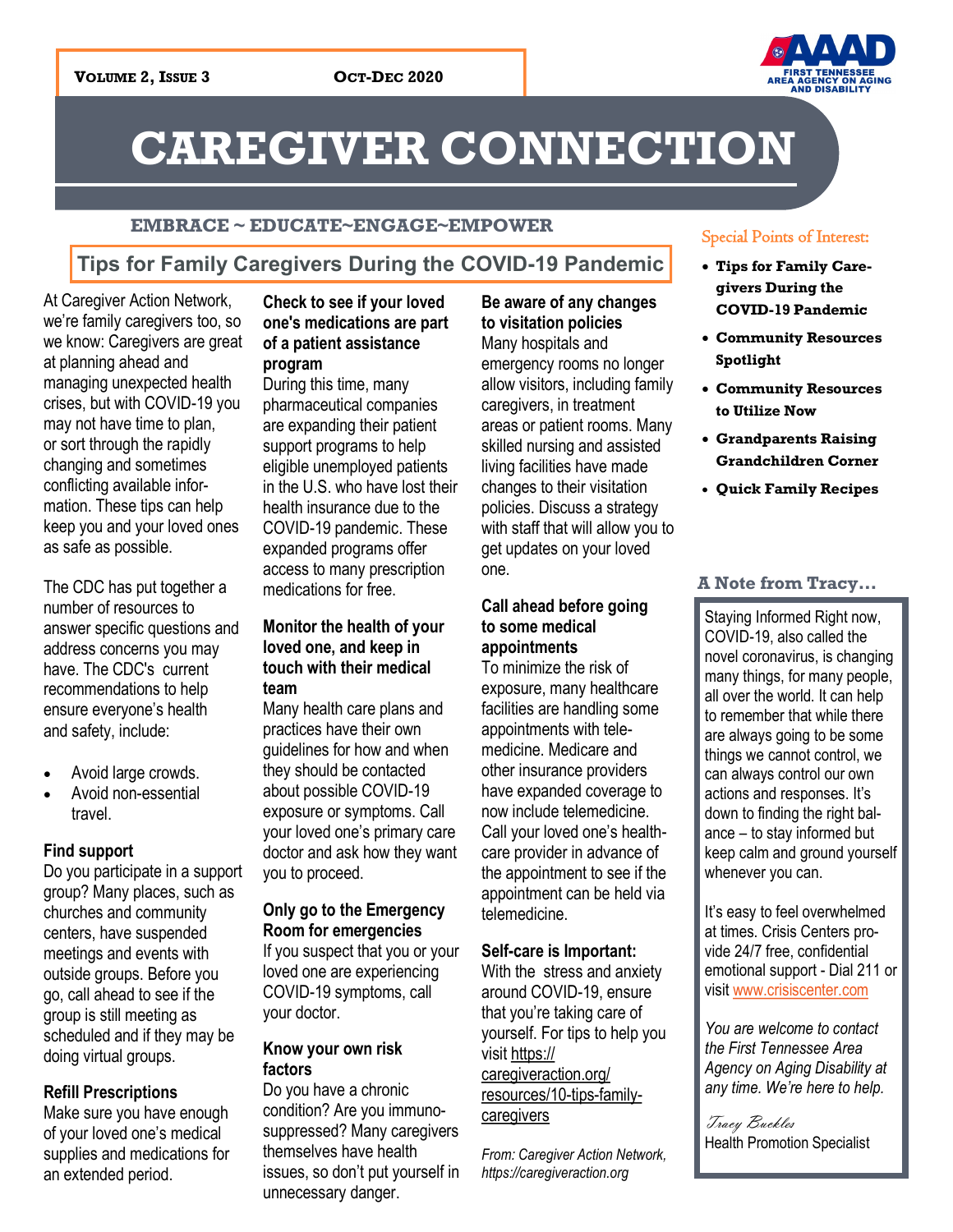### **CAREGIVER CONNECTION**



#### **Family Caregiving...Don't Try It Alone**

Tracy Buckles Health Promotions Specialist FTAAAD 3211 N Roan Street Johnson City, TN 37601



Phone: 423-722-5109 I & A Line: 423-928-3258 E-mail: tbuckles@ftaaad.org

Thought for the Day... "My caregiver mantra is to and support opportunities. remember: The only control you have is over the changes you choose to make." - Nancy L. Kriseman, [The Mindful Caregiver: Finding Ease in the Caregiving](https://www.goodreads.com/book/show/18470493-the-mindful-caregiver)  **[Journey](https://www.goodreads.com/book/show/18470493-the-mindful-caregiver)** 

#### **Community Resources Spotlight**

#### GRANDfamilies Network

One of the Vision Councils, sub-committees of the CAP Committee for United Way of Greater Kingsport. The Vision Councils are community in focus and serve as the eyes and ears of the UWGK.

The mission of the GRANDfamilies is to provide a network, for both community service providers and grandparents/relative caregivers raising children, that can connect these families with services, education, resources

### **Resources For You To Utilize Now...**

**Connecting People with the Assistance They Need:** FTAAAD Information & Assistance Call 423-928-3258

**Virtual Support Group for Family Caregivers** to connect via telephone, as person-to-person support groups are currently suspended. Plan to connect on Mondays at 1 p.m. CST/2 p.m. EST. For details visit [www.alz tennessee.org/](http://www.alztennessee.org/support-groups) [support-groups](http://www.alztennessee.org/support-groups)

**Caregiver Community Connection (C3)** is an interactive web series that aims to empower, inspire, and engage America's military, veteran, and family caregivers. [https://hiddenheroes.org/c3/](https://hiddenheroes.org/c3/?fbclid=IwAR0z-JrloCDPH43QirXxl7bqHNOHi0eowEwvO-gnIh8teYuoeeeCD8YoYbY)

#### **ALZ Connected® and 24/7 Helpline:**

Through the Alzheimer's Association, ALZ Connected is a free online, community/message board. Visit alzconnected.org or call 1-800-272-3900 for the helpline.

**Alzheimer's Association Education Programs:** Visit alz.org/CRF to register online and to explore all of the education programs available. There are a variety of topics covered monthly.

#### **Mini Grants Program from Tennessee Respite Coalition:**

Designed to provide family caregivers with the opportunity to access funding to take care of their health and wellness by purchasing "breaks" of their choosing. Applicants are encouraged to be creative with what would give them the most effective break and tailor their requests accordingly. To access the application please visit: [https://docs.google.com/](https://docs.google.com/document/d/1mpLgEtdOO6kR46o8TATw84u2FH1plAdXTEArXPQ0MVg/edit) [document/d/1mpLgEtdOO](https://docs.google.com/document/d/1mpLgEtdOO6kR46o8TATw84u2FH1plAdXTEArXPQ0MVg/edit)  [6kR46o8TAw84 u2FH1 plAdXTEAr](https://docs.google.com/document/d/1mpLgEtdOO6kR46o8TATw84u2FH1plAdXTEArXPQ0MVg/edit)  [XPQ0MVg/edit](https://docs.google.com/document/d/1mpLgEtdOO6kR46o8TATw84u2FH1plAdXTEArXPQ0MVg/edit)



**Tennessee Respite Coalition**  Join their private caregiver support page on Facebook for alternative respite resources! They talk daily about the struggles of care-giving during a

pandemic, share ideas, and provide support for one another.

[https://www.facebook.com/groups/](https://www.facebook.com/groups/TRCcaregiversupportpage/?__cft__%5b0%5d=AZXf7Z0jdT4Z6AHX95vuktpRfp1sXU8RSG6WaVMY7WllJLs6dNpcxfYZUDAQVdqzuXI-Yr2gYR-a9ZejC-7R4tbBvk0t9v8T-sL7LFxCMtVr0lFk9-fctxTKB6mC51X9QJgPgSkerUbvI7ivjCKFccQmOwDwpqpeDwP6_fsorqfxYg&__tn__=-UK-R) [TRCcaregiversupportpage](https://www.facebook.com/groups/TRCcaregiversupportpage/?__cft__%5b0%5d=AZXf7Z0jdT4Z6AHX95vuktpRfp1sXU8RSG6WaVMY7WllJLs6dNpcxfYZUDAQVdqzuXI-Yr2gYR-a9ZejC-7R4tbBvk0t9v8T-sL7LFxCMtVr0lFk9-fctxTKB6mC51X9QJgPgSkerUbvI7ivjCKFccQmOwDwpqpeDwP6_fsorqfxYg&__tn__=-UK-R)

#### **Free Telephone Learning Sessions**

Caregiver Teleconnection provides monthly learning sessions with various topics related to caregivers. There are typically six different sessions a month. To see the topics or to register on-line go to: **[www.caregiverteleconnection.org](http://www.caregiverteleconnection.org)** or call 866-390-6491

#### **Caregiver Help Desk**

Contact Care Support Team at Caregiver Action Network, staffed by caregiving experts, to help you find the right information you need to help you navigate your complex caregiving challenges. Caregiving experts are availa-

ble 8:00 AM – 7:00 PM ET. Their website also has lots of resources, videos, a community you join and more so visit<https://www.caregiveraction.org/>

#### **We Care About You!**

Visit Generus Video Visits that can be enjoyed by you and the care receiver. Hear friendly stories, hopeful messages and more from people who care about you. Use any computer or device with an internet connection. Open up your favorite \_\_\_\_\_ web browser, and typed in: bit.ly/ MyVideoVisit. Then click on any Video Visit and start watching!

### **Grandparent Resources:**

#### **W.W.O.W (Warrior's Words on Wheels)**

Available through Sevier Middle School, the W.W.O.W is a new traveling book mobile. If any grandparent who resides in Kingsport City and has a child living with them would like the book mobile to stop at their home with a book and activity, please contact Debbie Moore at 378- 2406.

### **Children's Resource Center at**

**Niswonger's Children Hospital** Families in need of resources or education can contact Tara Chadwll or Meagan Yarnall at crcinfo@balladhealth.org. Examples of education/resources are water safety, child passenger safety education, medication safety, and many other injury prevention topics.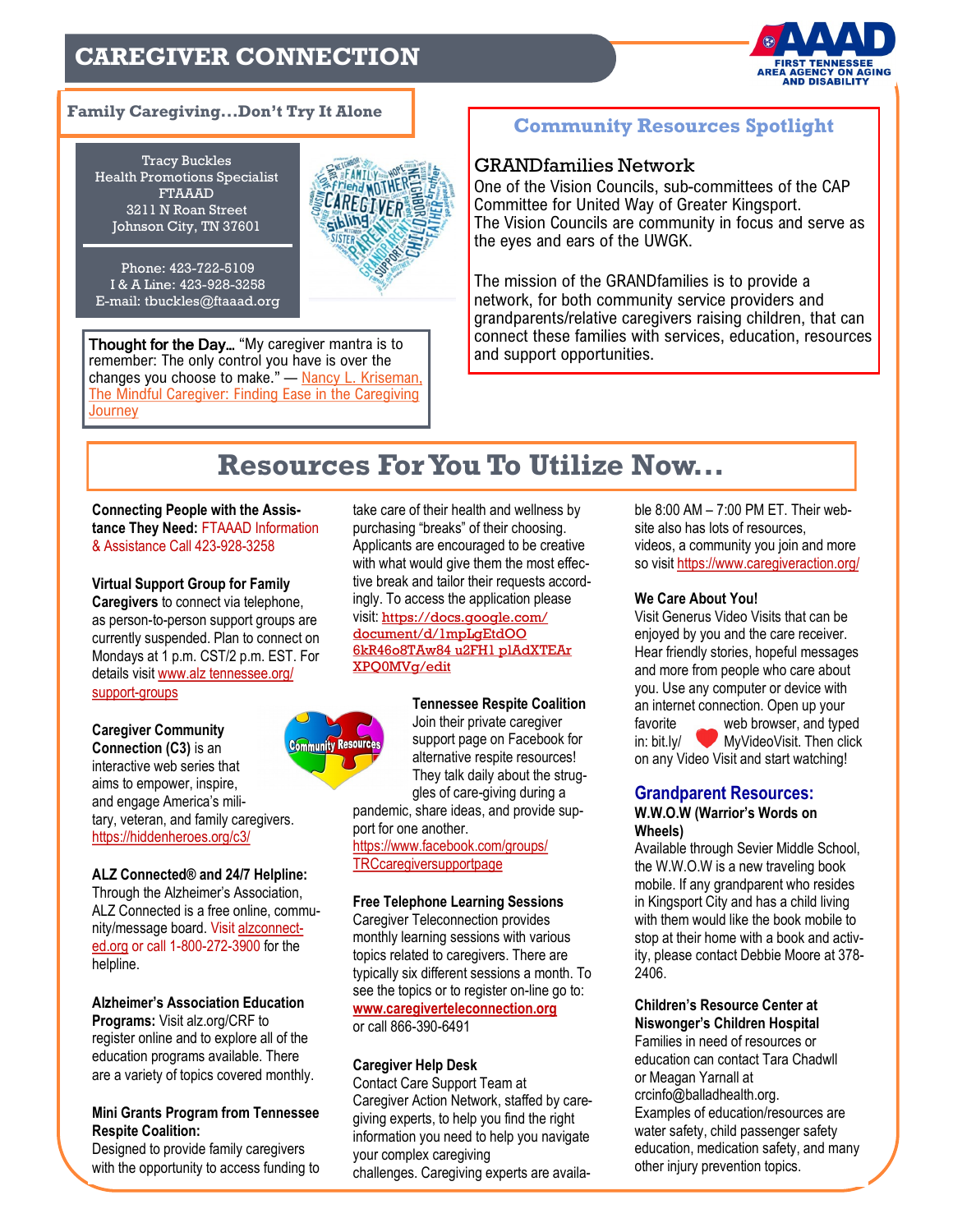

## **Grandparents Raising Grandchildren Corner**

### **Taking Care of Yourself Through COVID-19**

When parents are absent due to substance abuse, incarceration or death, grandparents often provide children with loving, secure homes, keeping them out of foster care. However, taking in **EGRANDCHILDRENheipful** grand pa grandmagang grandchildren means tremendous sacrific-**GRAND LOVE** es. Many grandparents are over age 60, living on a fixed income and battle chronic health conditions such as diabetes, high blood pressure and obesity. In the COVID-19 world, this puts grand-parents into a high-risk category for serious complications from the disease.

Caring for a child can be hard for a grandparent on any given day, but add the threat of COVID-19 and a looming school year to the mix, and the challenge is downright distressing.

Here are some suggestions for grandparents who've decided to send their grandchildren to school:

 Make a plan to have **PARENTING grandma**<br>Cate in Caranghia canno<br>Cate in Caranghia cannon<br>RANDCHILDREN heinful service children and teenagers wash their hands as soon as they come home from school. Have young children sing the Birthday Song twice to ensure they've spent adequate time washing.

- Have younger children change clothes and give them a bath soon after school rather than waiting until later in the evening.
- Have teens take a shower after school.
- Learn about the disease. Know your risks and how it spreads (most commonly through droplets) and protect yourself accordingly.
- Teach and follow basic hygiene.
- Limit people coming into your home. f you have a family member babysitting, try to maintain that relationship rather than moving the child from one caregiver to another.
- Make a plan with family members about what you'd do if you got sick; what would happen if the child got sick? Know as much as possible in advance.
- \* Have a primary physician or get one ASAP. That way, if you or the child develop symptoms of COVID-19, you can access the doctor quickly

Stay informed and take care of yourself.

#### **Visit Sesame Street for Some Great Activities**

These are challenging times, and your friends at Sesame Street are here to help. The website is filled with videos, playful learning activities, and ways to help families stay physically and mentally healthy.

The Sesame Street Muppets are staying home, too, but still connecting with friends online—and each week they will post new videos, like Singalong with Elmo or Snack Time with Cookie Monster.

Visit https://www.sesamestreet.org/caring to enjoy all kinds of Sesame Street fun!

Administration for Community Living's COVID-19/Emergency Preparedness Resource Guide for Kinship Families and Grandfamilies provides information on, and links to, a variety of resources for families in which children are raised by their grandparents, other extended family members, or adults with whom they have a close family-like relationship.

**COVID-[19/Emergency Preparedness](https://nam12.safelinks.protection.outlook.com/?url=https%3A%2F%2Flnks.gd%2Fl%2FeyJhbGciOiJIUzI1NiJ9.eyJidWxsZXRpbl9saW5rX2lkIjoxMDIsInVyaSI6ImJwMjpjbGljayIsImJ1bGxldGluX2lkIjoiMjAyMDA4MzEuMjYzNDQ2ODEiLCJ1cmwiOiJodHRwczovL2FjbC5nb3Yvc2l0ZXMvZGVmYXVsdC9maWxlcy)  [Resource Guide for Kinship Families](https://nam12.safelinks.protection.outlook.com/?url=https%3A%2F%2Flnks.gd%2Fl%2FeyJhbGciOiJIUzI1NiJ9.eyJidWxsZXRpbl9saW5rX2lkIjoxMDIsInVyaSI6ImJwMjpjbGljayIsImJ1bGxldGluX2lkIjoiMjAyMDA4MzEuMjYzNDQ2ODEiLCJ1cmwiOiJodHRwczovL2FjbC5nb3Yvc2l0ZXMvZGVmYXVsdC9maWxlcy)  [and Grandfamilies](https://nam12.safelinks.protection.outlook.com/?url=https%3A%2F%2Flnks.gd%2Fl%2FeyJhbGciOiJIUzI1NiJ9.eyJidWxsZXRpbl9saW5rX2lkIjoxMDIsInVyaSI6ImJwMjpjbGljayIsImJ1bGxldGluX2lkIjoiMjAyMDA4MzEuMjYzNDQ2ODEiLCJ1cmwiOiJodHRwczovL2FjbC5nb3Yvc2l0ZXMvZGVmYXVsdC9maWxlcy)**